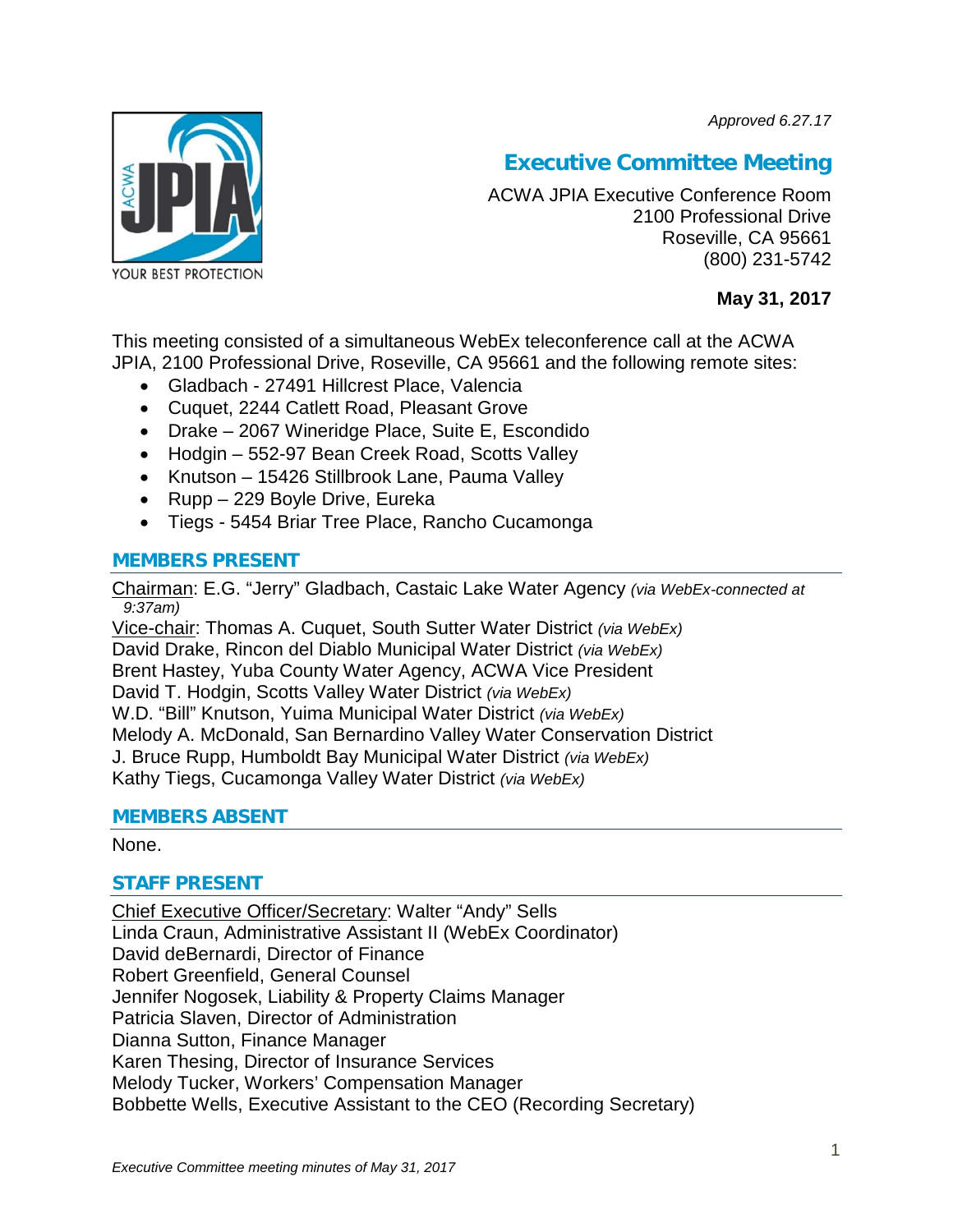## **OTHERS IN ATTENDANCE**

Terri Daly, Yuba County Water Agency *(via WebEx)*

Jennifer Persike, ACWA Deputy Executive Director of External Affairs & Operations *(via WebEx)*

Thomas Scaglione, Finance & Audit Committee Chairman, Vallecitos Water District *(via WebEx)*

## **CALL TO ORDER AND ANNOUNCEMENT OF QUORUM**

Vice-chair Cuquet called the meeting to order at 9:36 am. He announced there was a quorum.

#### **WELCOME**

Chairman Gladbach welcomed everyone in attendance.

#### **ANNOUNCEMENT RECORDING OF MINUTES**

Chairman Gladbach announced that the meeting would be recorded to assist in preparation of minutes. Recordings are only kept 30 days following the meeting, as mandated by the California Brown Act.

#### **PUBLIC COMMENT**

Chairman Gladbach noted that, as the agenda stated, members of the public would be allowed to address the Executive Committee on any agenda item prior to the Committee's decision on that item. Comments on any issues on the agenda, or not on the agenda, were also welcomed. No comments were brought forward.

## **ADDITIONS TO OR DELETIONS FROM THE AGENDA**

Chairman Gladbach asked for any additions to, or deletions from, the agenda; staff had none.

## **CONSENT AGENDA**

Chairman Gladbach called for approval of the Consent Agenda:

M/S/C (Hastey/McDonald) (Cuquet-Yes; Drake-Yes; Gladbach-Yes; Hastey-Yes; Hodgin-Yes; Knutson-Yes; McDonald-Yes; Rupp-Yes; Tiegs-Yes): That the Executive Committee approve the minutes of the May 8, 2017 meeting; and approve the JPIA disbursements of:

Vendor Payments, Employee Benefits Claim Payments, Payroll, and summary of confidential claims payments for the Liability, Property, & Workers' Compensation Programs: April 1-15, 2017, April 16-30, 2017, and May 1-15, 2017.

## **ADMINISTRATION**

Meetings attended on behalf of the JPIA None were noted.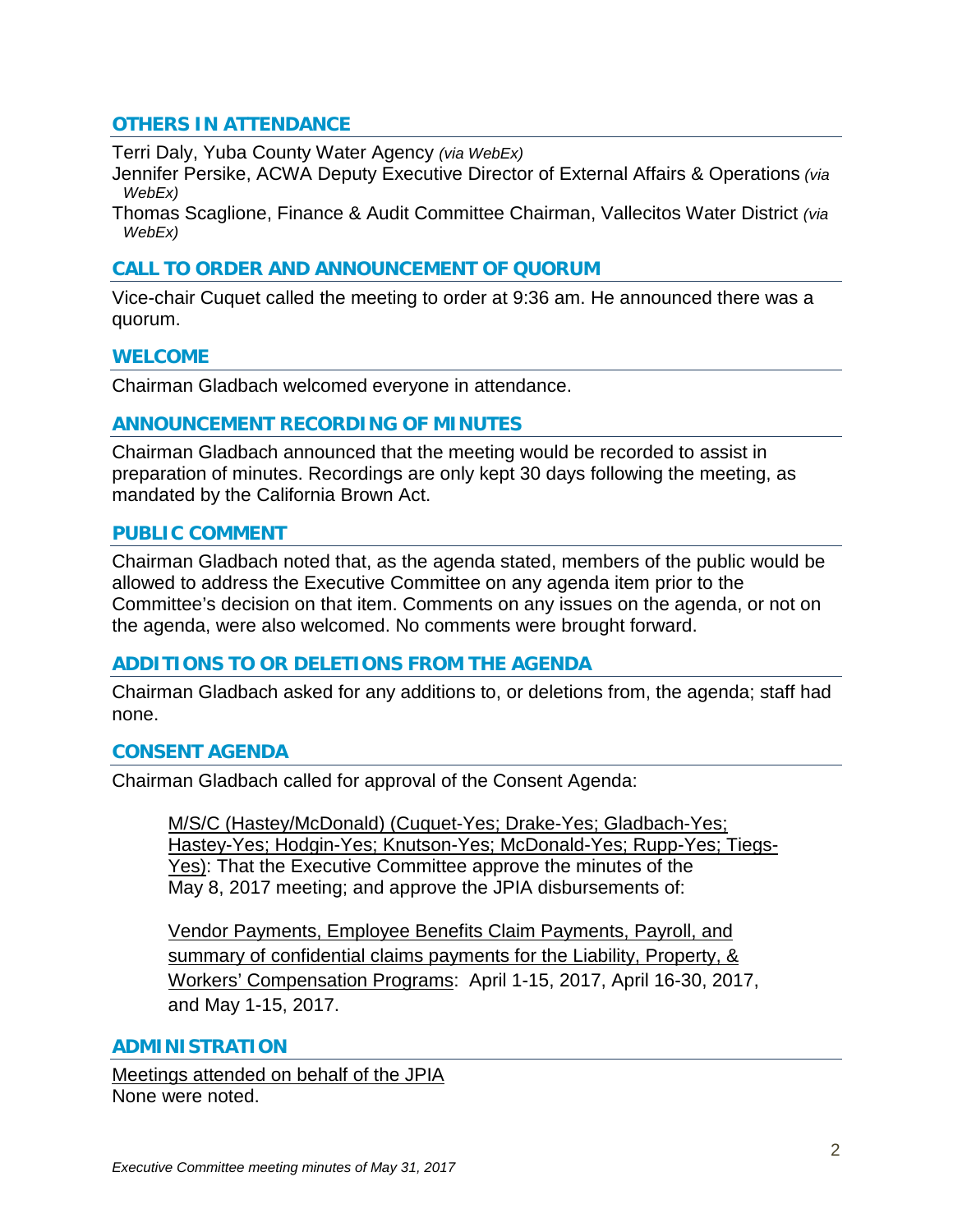#### **MEMBERSHIP**

#### Twentynine Palms Water District

Ms. Thesing presented Twentynine Palms Water District's application for admission into the Workers' Compensation Program. The District serves the city of Twentynine Palms, as well as outlying areas by pumping and distributing local ground water.

Recently, the District has transferred the fire protection services to be annexed to the County Fire District.

Total number of employees 17. The calculated Experience Modifier is 1.77.

M/S/C (McDonald/Drake) (Cuquet-Yes; Drake-Yes; Gladbach-Yes; Hastey-Yes; Hodgin-Yes; Knutson-Yes; McDonald-Yes; Rupp-Yes; Tiegs-Yes): That the Executive Committee approve Twentynine Palms Water District's application into the Workers' Compensation Program.

#### Yuba County Water Agency

Ms. Thesing presented Yuba County Water Agency's application for admission into the Liability and Property Programs. The District was established in 1959 to improve flood protection and provide a water supply in Yuba County. The Agency's primary missions are flood protection, water supply, fishery protection and enhancement, hydroelectric generation and recreation at New Bullard's Bar Reservoir. The Agency also provides water storage, groundwater management, wholesale of water to local irrigation districts and water transfers.

The Agency has a below average claim history for the last ten years. There have been only three property losses in the past 10 years with total loss amount of \$33,610. In the past three years, there have been no claims.

Staff will conduct an assessment on May 31, 2017. Barring adverse findings discovered during the assessment, staff will move application forward to admission to Liability and Property Programs, effective July 1, 2017.

M/S/C (McDonald/Hastey) (Cuquet-Yes; Drake-Yes; Gladbach-Yes; Hastey-Yes; Hodgin-Yes; Knutson-Yes; McDonald-Yes; Rupp-Yes; Tiegs-Yes): That the Executive Committee approve Yuba County Water Agency's application for admission into the Liability and Property Programs.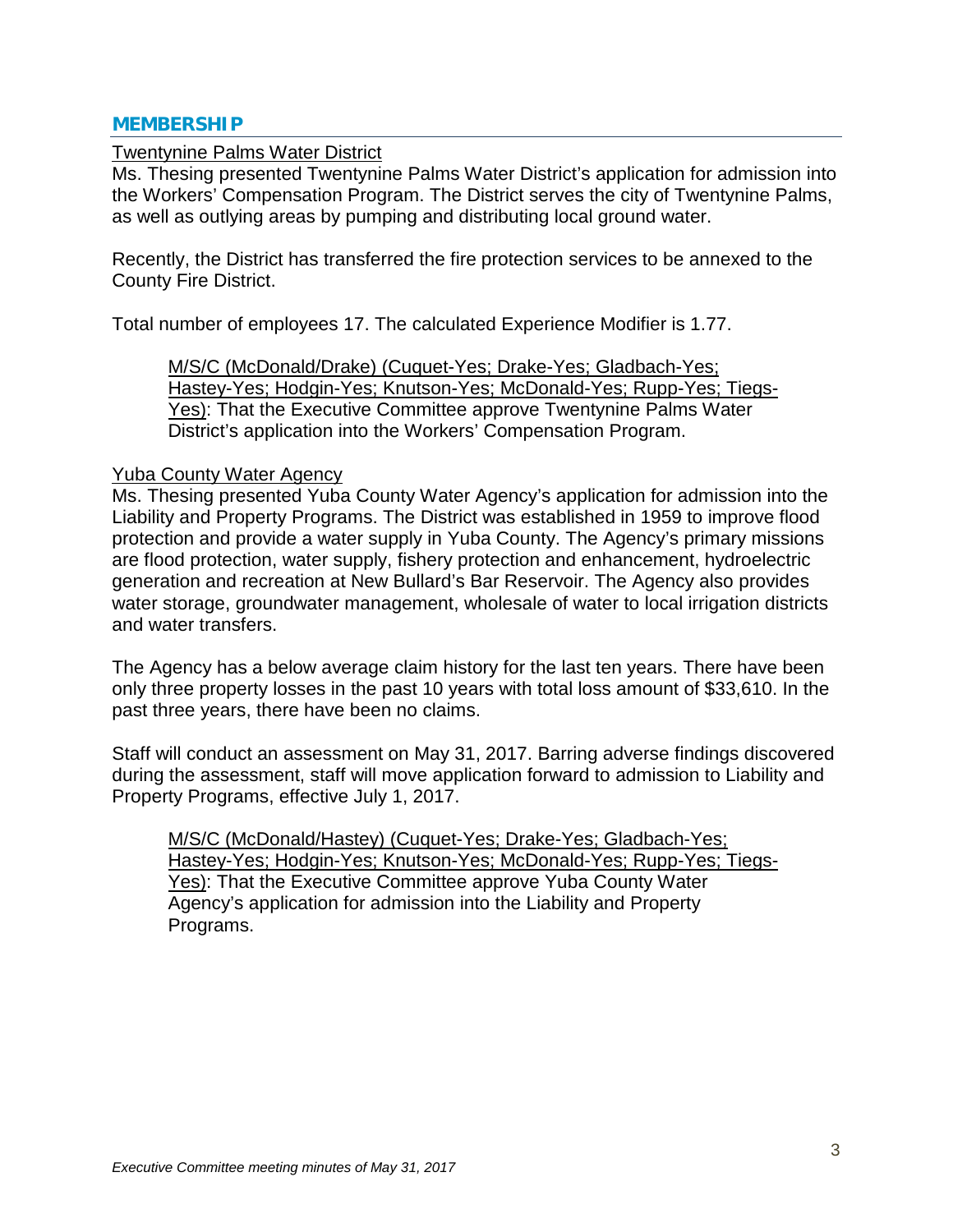# Sonoma Valley Groundwater Sustainability Agency

Ms. Thesing presented Sonoma Valley Groundwater Sustainability Agency's application for admission into the Liability Program. Groundwater Sustainability Agencies (GSA) are in the process of preparing and submitting their plans by the June 30, 2017 deadline, as required under the Sustainable Groundwater Management Act. The Sonoma Valley Groundwater Sustainability Agency is being formed and seeking coverage. Current membership is: Sonoma Resource Conservation District, North Bay Water District, City of Sonoma, Valley of the Moon Water District, County of Sonoma, and Sonoma County Water Agency.

M/S/C (Hastey/Drake) (Cuquet-Yes; Drake-Yes; Gladbach-Yes; Hastey-Yes; Hodgin-Yes; Knutson-Yes; McDonald-Yes; Rupp-Yes; Tiegs-Yes): That the Executive Committee approve Sonoma Valley Groundwater Sustainability Agency's application for admission into the Liability Program.

## Tri-County Water Authority

Ms. Thesing presented Tri-County Water Authority's application into the Liability Program. Groundwater Sustainability Agencies (GSA) are in the process of preparing and submitting their plans by the June 30, 2017 deadline as required under the Sustainable Groundwater Management Act. The Tri-County Water Authority was formed in November 2014. Current membership is: Angiola Water District, Deer Creek Storm Water District, and County of Kings.

M/S/C (McDonald/Hastey) (Cuquet-Yes; Drake-Yes; Gladbach-Yes; Hastey-Yes; Hodgin-Yes; Knutson-Yes; McDonald-Yes; Rupp-Yes; Tiegs-Yes): That the Executive Committee approve Tri-County Water Authority's application for admission into the Liability Program.

## **MISCELLANEOUS**

## Future agenda items

None stated from the Executive Committee. Mr. Sells stated that the WebEx protocols will be put on the June 27, 2017 agenda for review.

## Availability for next meeting

Director Hodgin will be unavailable for the June 27, 2017 meeting. Directors Tiegs and Drake will attend by WebEx.

# **CLOSED SESSION**

Before proceeding into closed session, General Counsel announced the items to be discussed.

M/S/C (McDonald/Drake) (Cuquet-Yes; Drake-Yes; Gladbach-Yes; Hodgin-Yes; Knutson-Yes; McDonald-Yes; Rupp-Yes; Tiegs-Yes): That the Executive Committee adjourn to closed session.